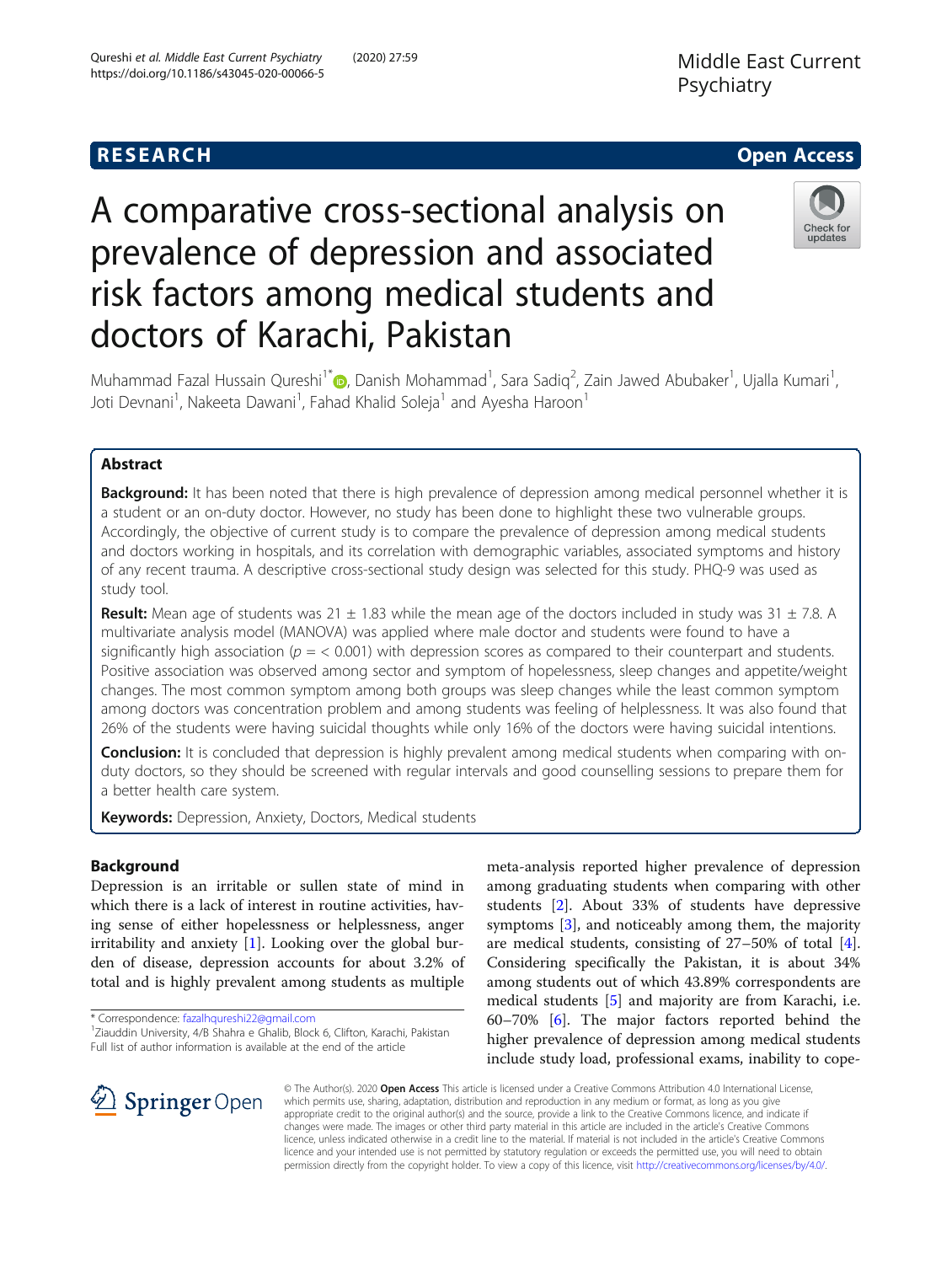up the demands, stress, anxiety and lack of psychological support [\[7](#page-5-0)]. Educational stress is a leading factor to mental distress that can influence negatively, resulting in cognitive and learning impairment [\[8](#page-5-0)].

On the other hand, occupational stress is also one of the major reasons behind depression among different professionals that directly affects the productivity. According to the National Institute of Mental Health (NIMH), around 14.4 million of adult population are annually diagnosed as depressed because of occupational stress [\[9](#page-5-0)]. Among different professions, doctors are more vulnerable to develop depressive symptoms because of excessive emotional stress of emergency management, critical decision-making, death declaring, demanding patients, work load, duty hours, night shifts, unintentional medical mistakes and lack of sleep etc [[10](#page-5-0)]. The global prevalence of depression among doctors is 10–15% [[11](#page-5-0), [12\]](#page-5-0), while looking over Pakistan, about 25–30% doctors are facing the depressive symptoms [[13\]](#page-5-0).

Literature revealed that the medical field as a whole is a leading cause of developing depression. It has been noted that there is high prevalence of depression among medical personnel whether it is a student or an on-duty doctor. None of the study has been done in South Asia to highlight these two vulnerable groups, and suicide rates are continuously increasing in these groups. The objectives of current study are to compare the prevalence of depression among medical students and doctors working in hospitals, and its correlation with demographic variables, associated symptoms and history of any recent trauma.

#### Methods

#### Characteristics of study

A descriptive cross-sectional study design was selected for this study. Multistage non-probability consecutive type of sampling technique was used. Sample size was calculated from Openepi and was found to be 384 at 95% confidence interval with 5% margin of error. The study was approved by the ethical review board of Ziauddin University and was conducted for a period of 1 year, i.e. January 2019 to December 2019.

#### Sample selection

Sample was divided into two broader categories, i.e. medical students and doctors. Students studying in different years of MBBS, from any medical university of Karachi without any diagnosed mental conditions, were included in this study. Doctors working in different hospitals of Karachi, irrespective of their designation (house officers, residents and consultants), without any diagnosed mental disorder were included in this study. Students from other medical specialities, i.e. BDS, Pharmacy and Physiotherapy, were excluded in order to avoid bias on the basis of different study pattern and schedules.

#### Data collection tool and procedure

Public Health Questionnaire (PHQ-9), introduced by Pfizer [\[14\]](#page-5-0), was used for identification of depression along with slight additions regarding demographic information, signs and symptoms, coping mechanisms and risk factors for depression. PHQ-9 scores each of the nine DSM-IV criteria as "0" (not at all) to "3" (nearly every day). Participants having scores between 0 and 4 were labelled as normal, scores between 5 and 9 were labelled as mild, scores between 10 and 14 were labelled as moderate, scores between 15 and 19 were labelled as moderately severe and scores above 20 were labelled as severe. PHQ-9 has 61% sensitivity and 94% specificity in adults [\[15\]](#page-5-0). Questionnaire was validated on a sample of 30 participants, and co-efficient of reliability was found to be 0.888. The questionnaire was disseminated personally, and responses were recorded on paper and then coded for analysis.

#### Data analysis

Data was analysed using Statistical Package for Social Sciences (SPSS) version 22. Two sectors (doctor and students) were made in order to run comparative analysis. The mean with standard deviation was calculated for quantitative variables while frequency and percentages for qualitative variables. Multivariate analysis model (MANOVA) and chi-square were used to establish associations between depression scores, symptoms and demographic data.  $p$  value  $< 0.05$  was considered as significant.

#### Results

Out of 450 forms distributed, 400 completely filled forms were received (response rate 88%). Mean age of students was 21 with a standard deviation of 1.83 while the mean age of the doctors included in study was 31 with a standard deviation of 7.8. Female comprises 33% of the sample population while 67% of the sample population were male. Relationship status of 70% of the participant was single followed by married (18%), committed (11%) and divorced (1%). Most common ethnicity was Urdu speaking (38%) followed by Sindhi (23%), Punjabi (21%), Pathan (8%) and Balochi (1%), and 9% of the population belong to other ethnicities.

A multivariate analysis model (MANOVA) was used to analyse the effect of sector and depression scores on demographics as shown in Table [1,](#page-2-0) and it was found that there was significant difference in age and relationship status as compared with the sector, and when gender and depression scores were analysed, difference was found to be significant. Further multiple ANOVAs were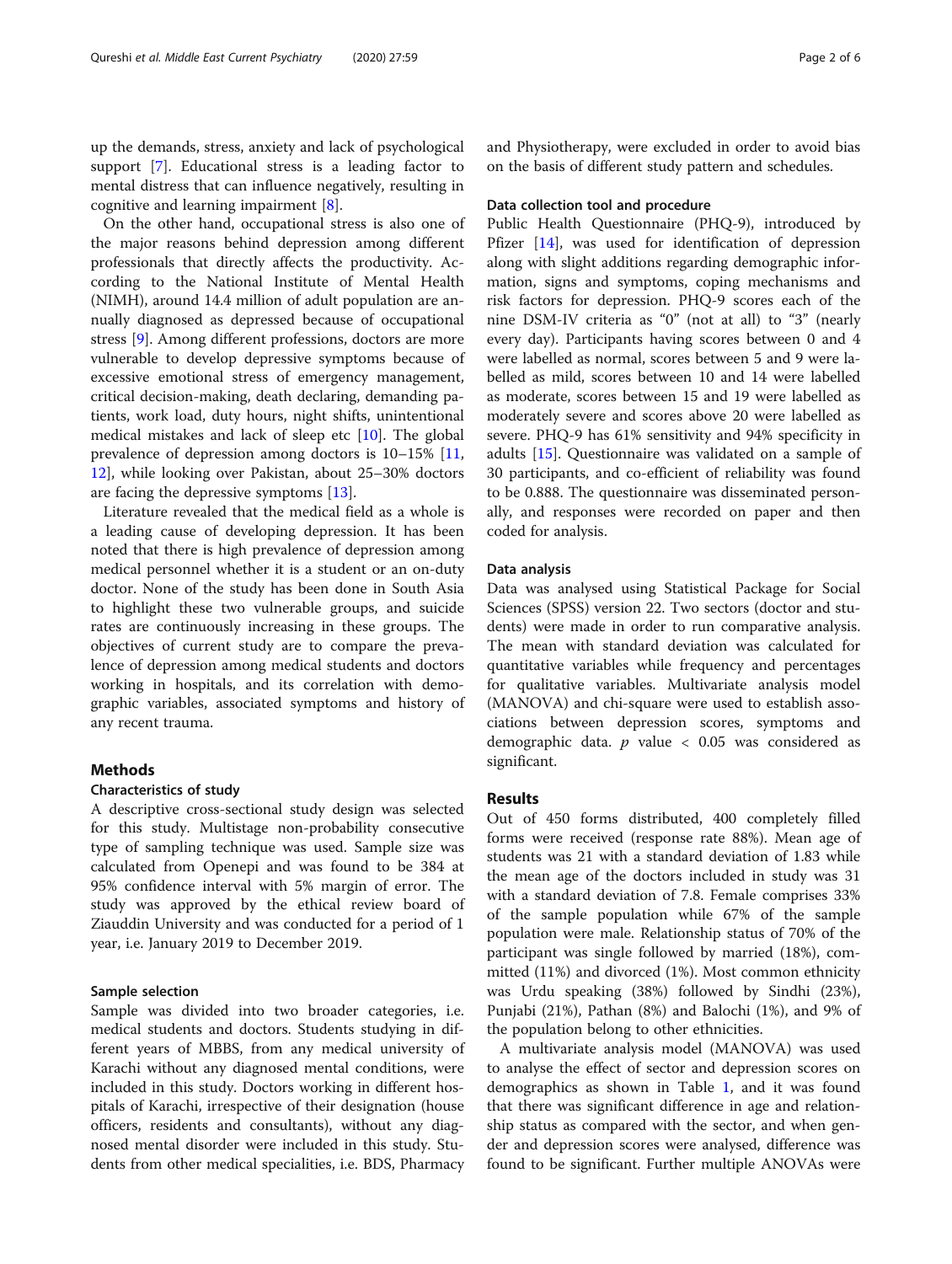| <b>Effect</b>                                  | Wilks' lambda | <b>F</b> statistics | p value | Partial eta square |
|------------------------------------------------|---------------|---------------------|---------|--------------------|
| Sector                                         | 0.741         | 33.660              | 0.000   | 0.259              |
| Depression scores                              | 0.902         | 2.015               | 0.005   | 0.025              |
| Sector $\times$ age                            | 0.741         | 13.446              | 0.000   | 0.252              |
| Sector $\times$ gender                         | 0.741         | 0.048               | 0.827   | 0.000              |
| Sector $\times$ relationship status            | 0.741         | 3.265               | 0.072   | 0.008              |
| Sector $\times$ ethnicity                      | 0.741         | 0.586               | 0.444   | 0.002              |
| Depression scores $\times$ age                 | 0.902         | 1.144               | 0.337   | 0.015              |
| Depression scores $\times$ gender              | 0.902         | 5.159               | 0.000   | 0.062              |
| Depression scores $\times$ relationship status | 0.902         | 1.480               | 0.195   | 0.019              |
| Depression scores $\times$ ethnicity           | 0.902         | 0.935               | 0.458   | 0.012              |

<span id="page-2-0"></span>Table 1 Association of sector and depression scores on demographic variables

\*Sector = students and doctors

applied, and male doctor and students were found to have a significantly high association ( $p = < 0.001$ ) with depression scores as compared to their counterpart and students. Overall depression scores were analysed, and it was found that students have higher depression scores as compared to doctors as shown in Fig. 1.

Another multivariate model was used to analyse the relationship between depressive symptoms and sectors as shown in Table [2](#page-3-0). Positive association was observed among sector and symptom of hopelessness, sleep changes and appetite/weight changes. Further, when multiple one-way ANOVA was used, it was found out that previously mentioned symptoms were found more in students as compared to doctors.

In order to analyse association between depression scores and symptoms, chi-square was applied and it was found that all the symptoms were significantly associated with depressive scores with  $p$  value of less than 0.001. The most common symptom among both groups was

sleep changes while the least common symptom among doctors was concentration problem and among students was feeling of helplessness as shown in Fig. [2.](#page-3-0)

Further, participants were asked regarding history of any recent trauma as shown in Fig. [3](#page-4-0) and it was compared with depressive scores by using chi-square and significant association was found between depression scores and harassment, failure to solve the problem and social embarrassment with a  $p$  value to less than 0.001. It was also found that 26% of the students were having suicidal thoughts while only 16% of the doctors were having suicidal intentions.

#### **Discussion**

Depression is the disease following iceberg phenomenon as it is the most underscreened, underdiagnosed and undertreated one. Medical professionals either students or working doctors are equally at high risk of developing depressive symptoms [[10\]](#page-5-0). However, students show a

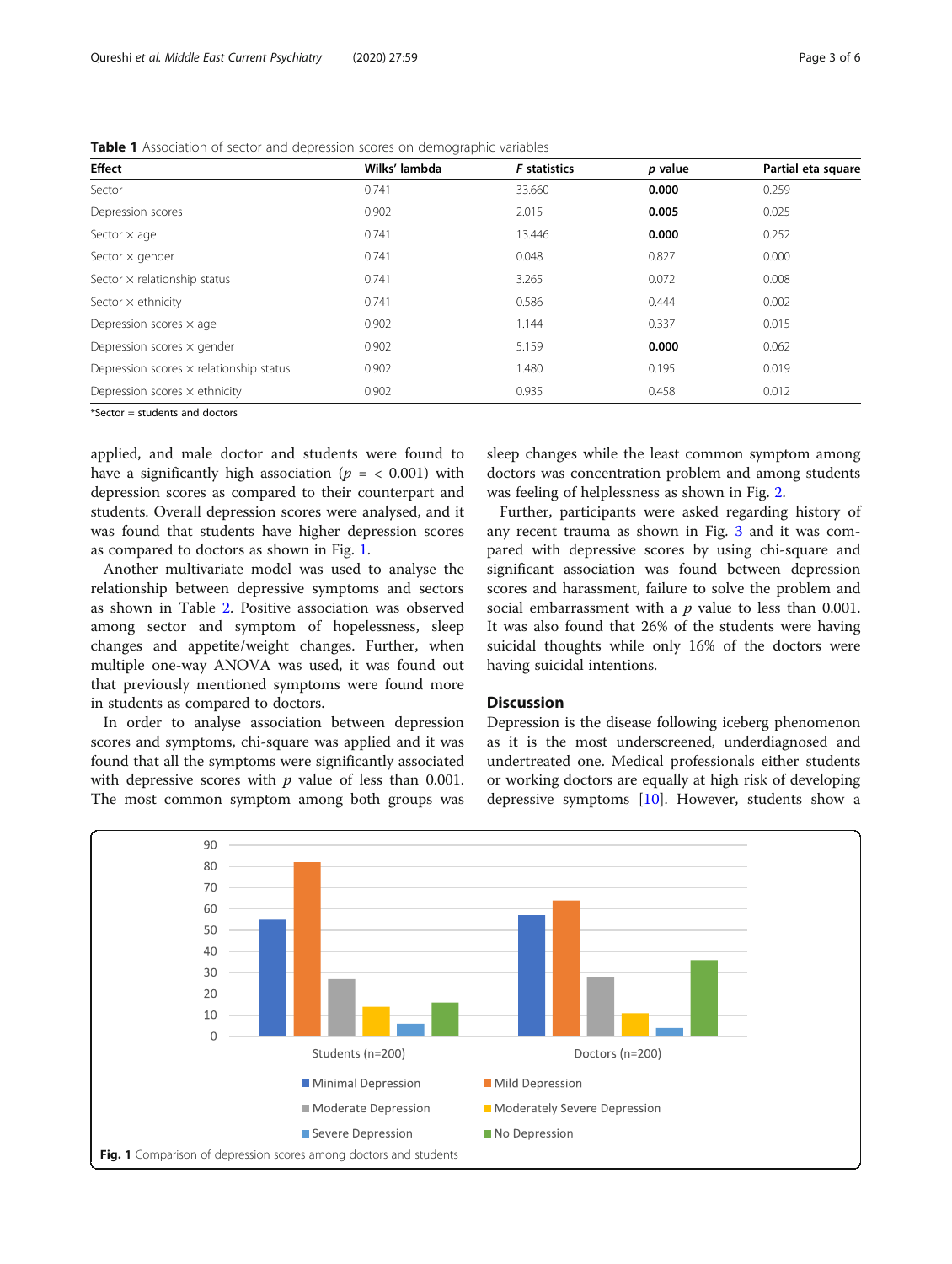<span id="page-3-0"></span>Table 2 Association of depressive symptoms with sectors

| <b>Effect</b>                                | Wilks' lambda | <b>F</b> statistics | p value | Partial eta square |
|----------------------------------------------|---------------|---------------------|---------|--------------------|
| Sector                                       | 0.966         | 1.909               | 0.067   | 0.034              |
| Depression scores                            | 0.413         | 10.742              | 0.000   | 0.162              |
| Sector x depression scores                   | 0.848         | 1.837               | 0.002   | 0.032              |
| Sector $\times$ thoughts of hurting yourself | 0.966         | 1.494               | 0.222   | 0.004              |
| Sector $\times$ helplessness                 | 0.966         | 1.168               | 0.280   | 0.003              |
| Sector x hopelessness                        | 0.966         | 6.402               | 0.012   | 0.016              |
| Sector $\times$ loss of interest             | 0.966         | 1.762               | 0.185   | 0.005              |
| Sector $\times$ appetite or weight changes   | 0.966         | 3.438               | 0.064   | 0.009              |
| Sector $\times$ sleep changes                | 0.966         | 4.366               | 0.037   | 0.011              |
| Sector x unexplained aches                   | 0.966         | 0.535               | 0.465   | 0.001              |

\*Sector = students and doctors

higher percentage of depression than doctors as the current study reported about 41% of medical students were mildly depressed. Similar trends of depression are seen in other areas. For example, a study in Cape Town stated that 36.4% of medical students suffered from major depressive disorder [[16\]](#page-5-0). Another study stated that 41.1% of medical students in the Middle East had positive depression screens [\[17](#page-5-0)]. This number highly resembles the results in our setup. However, if these results are compared to depression scores in doctors, then we see a smaller percentage of depression than in medical students. In the current setup, 32% of doctors showed mild depression. A cross-sectional study in Austria showed that 10.3% of physicians suffered from major depression [[18\]](#page-5-0). This number is lower than current results, so depression may be a bigger issue in our setup. More importantly, the trend shows that physicians can also be depressed, but they are less depressed than medical students.

Certain lifestyle practices and risk factors seem to be similar contributors to depression in both students and physicians. One main factor, sleep, was considered a high statistical factor in current study. A study by Wang et al. stated that disruption in continuity and REM sleep correlates with episodes of depression in people [\[19](#page-5-0)]. Similarly, another study by Zhai et al. showed that short sleep durations have a significant association with depression [[20](#page-5-0)]. These findings support our correlation of sleep to depression. A major difference in both populations of our setup is that medical students seem to have a hard time concentrating when depressed, whereas physicians seem to have appetite changes when they are depressed. The decrease in concentration could also be contributed by the lack of sleep. One article states that

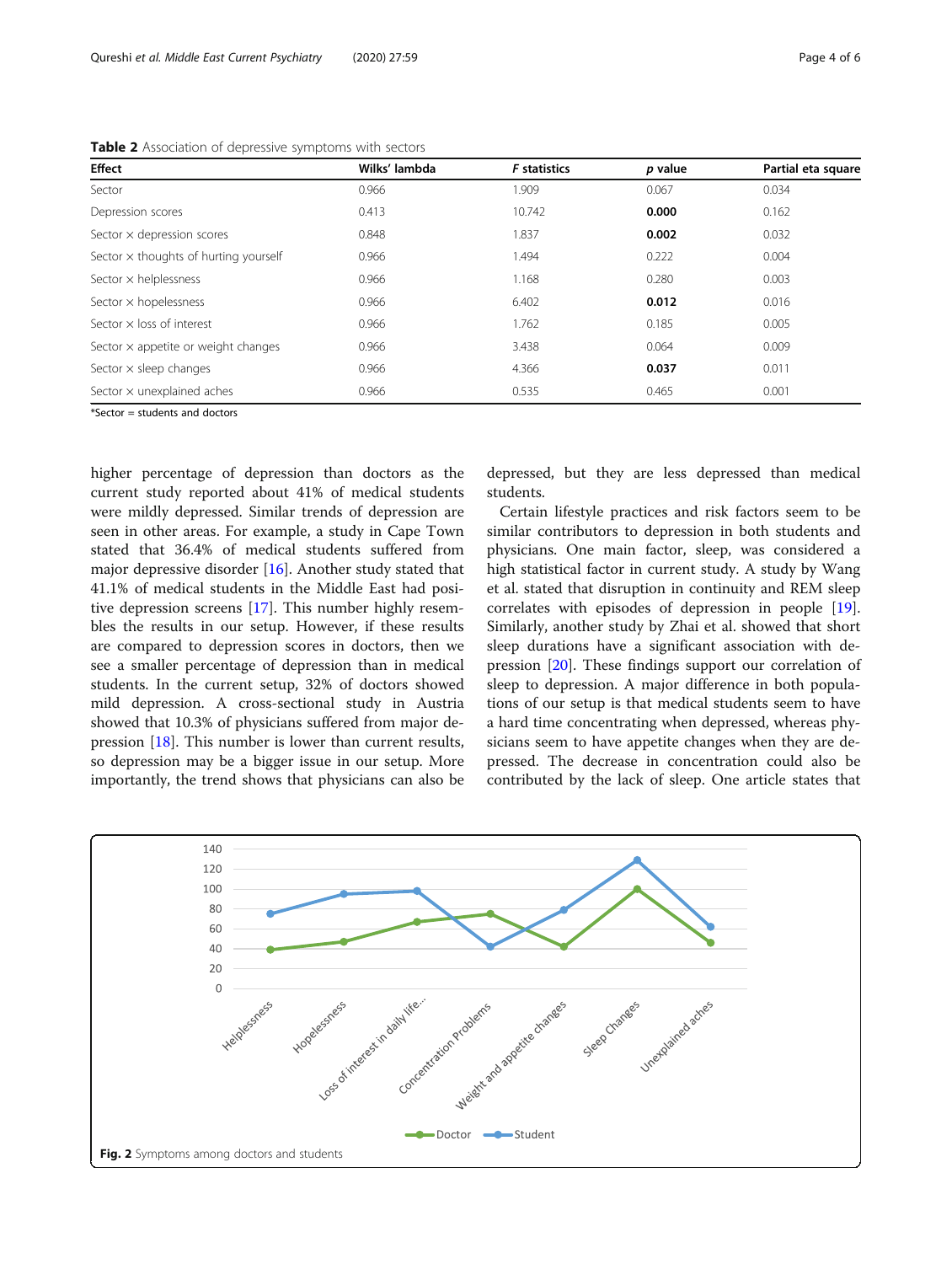<span id="page-4-0"></span>

lack of sleep causes slowing of response speed and lack of attention [\[21](#page-5-0)]. So we can assume that the lack of sleep is a contributor to concentration. Doctors may not have this problem because they have more experience than students. A study states that experience can have a profound effect on learning and consolidated memories [[22\]](#page-5-0). In other words, the past experiences allow doctors to stay focused because they are already well versed in their fields.

Certain events of recent trauma also seem to show similar trends between medical students and physicians and were accessed through multiple questions. One of these events is failure to solve a problem. In the current setup, this was a factor in 29.5% of physicians and 30.5% of medical students. According to Kraines and Wells, depression was associated with rejection and social problem solving [\[23\]](#page-5-0). It cannot be pinpointed what kind of problems physicians or medical students struggle to resolve. This study indicates that medical students and physicians could be having a hard time dealing with social problems.

Physicians suffer from appetite changes more than students. Not much is known on this. One article states that appetite changes and depressive syndrome are highly associated with higher BMI [\[24\]](#page-5-0). A meta-analysis stated that overweight and health professional did not lead to a significant statistical finding [\[25\]](#page-5-0). This is true for the current setup as well. Appetite changes just seem to be a finding that differs between medical students and physicians. It is important to report any contrasts seen in data.

The current study showed that both medical students and doctors are depressed. Specific causes must be pointed out to pinpoint these issues in the general population. For example, if sleep changes seem to be the

problem, then better work schedules need to be set up for higher productivity. However, more specific reasoning needs to be identified to have a clear picture on causes of depression. This study gives a slight insight on the contrast in depression symptoms such as concentration and appetite changes. Limitation of current study was focusing only the Karachi; a larger sample is needed to further expand the observation. Many are hesitant in the health business to talk about depression, so filling out surveys was tough from participants.

#### Conclusion

It is concluded that depression is highly prevalent among medical students when comparing with on-duty doctors, so they should be screened with regular intervals and good counselling sessions to prepare them for a good professional performance and generating a better health care system.

#### Abbreviations

NIMH: National Institute of Mental Health; PHQ 9: Public Health Questionnaire; MANOVA: Multivariate analysis model; SPSS: Statistical Package for Social Sciences; DSM IV: The Diagnostic and Statistical Manual of Mental Disorders, Fourth Edition; BMI: Body mass index

#### Acknowledgements

Not applicable.

#### Authors' contributions

MFHQ, DM and SS planned the basic framework for manuscript, conducted the analysis and improved the final version of manuscript. ZJA, UK, JD, NK, FKS and AH collected the data and prepared the initial manuscript. All authors have read and approved the manuscript.

#### Funding

Not applicable.

#### Availability of data and materials

The datasets used and analysed during the current study are available from the corresponding author on reasonable request.